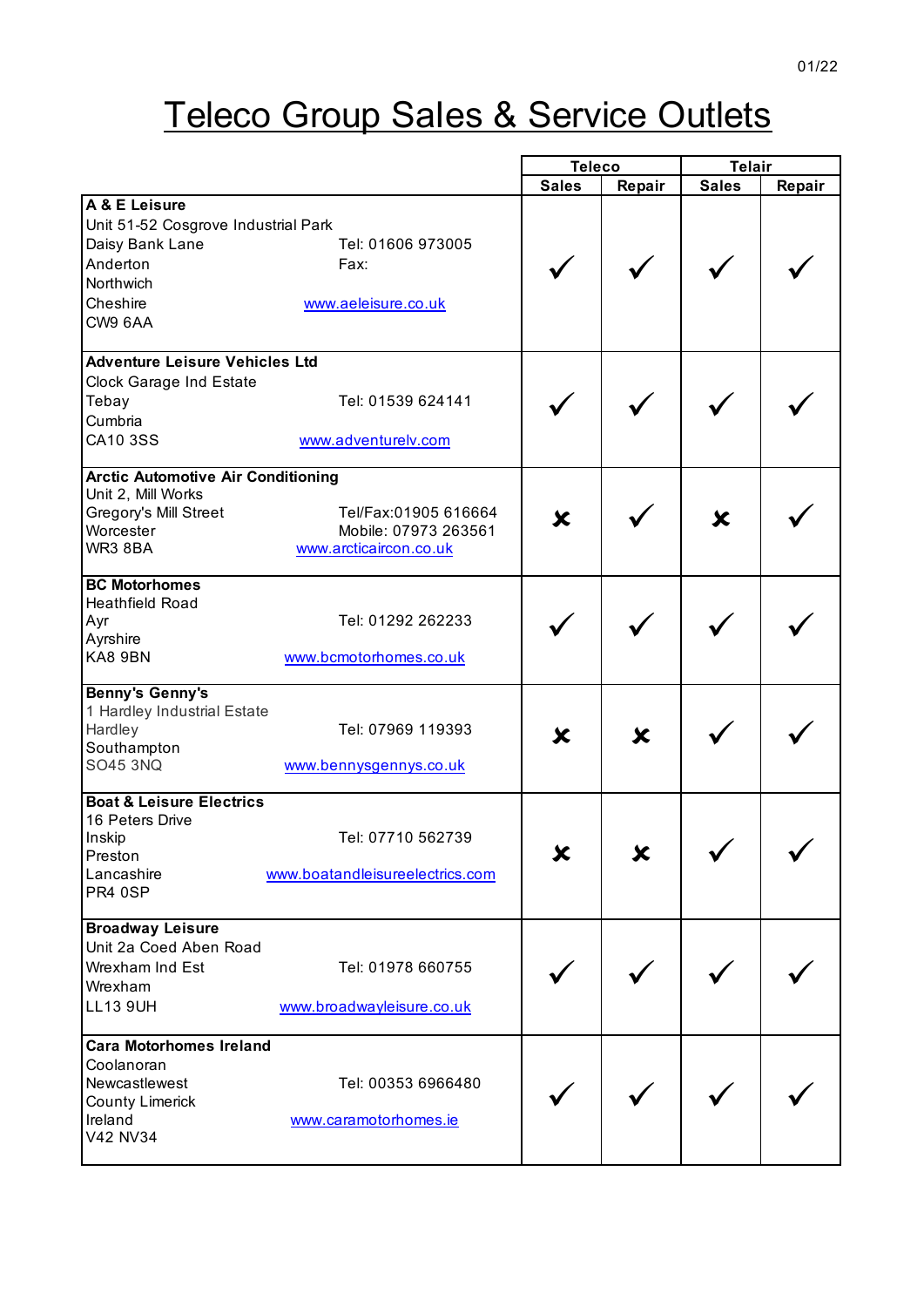$\overline{\mathbf{u}}$ 

|                                   |                                | <b>Teleco</b> |        | <b>Telair</b> |        |
|-----------------------------------|--------------------------------|---------------|--------|---------------|--------|
|                                   |                                | <b>Sales</b>  | Repair | <b>Sales</b>  | Repair |
| <b>Central Motorhomes</b>         |                                |               |        |               |        |
| <b>Redbrae Business Park</b>      | Tel: 02897 510230              |               |        |               |        |
| 3 Drumalig Road                   |                                |               |        |               |        |
| Temple                            | www.centralmotorhomes.com      |               |        |               |        |
| Lisburn                           |                                |               |        |               |        |
| <b>BT27 6UD</b>                   |                                |               |        |               |        |
|                                   |                                |               |        |               |        |
| <b>Donaghey Motorhomes</b>        |                                |               |        |               |        |
| Letterkenny                       | Tel: 00353 749129235           |               |        |               |        |
| Co. Donegal                       |                                |               |        |               |        |
| Ireland                           | www.donagheymotorhomes.ie      |               |        |               |        |
|                                   |                                |               |        |               |        |
| <b>Energy Generator Sales Ltd</b> |                                |               |        |               |        |
| <b>Hill View Farm</b>             |                                |               |        |               |        |
| Kimble Wick                       | Tel: 01296 871047              |               |        |               |        |
| Aylesbury                         |                                | X             | X      |               |        |
|                                   |                                |               |        |               |        |
| Buckinghamshire                   | www.energygeneratorsales.co.uk |               |        |               |        |
| <b>HP17 8SX</b>                   |                                |               |        |               |        |
| Go European Motorhomes & Caravans |                                |               |        |               |        |
| Unit 13 Jerome Road               |                                |               |        |               |        |
| Norton Canes                      | Tel: 01543 496345              |               |        |               |        |
| Cannock                           |                                |               |        |               |        |
| Shropshire                        |                                |               |        |               |        |
| <b>WS11 9TL</b>                   |                                |               |        |               |        |
|                                   | www.goeuropean.co.uk           |               |        |               |        |
| <b>Hickleys</b>                   |                                |               |        |               |        |
| <b>Castle Street</b>              |                                |               |        |               |        |
| Tangier                           | Tel: 01823 328500              |               |        |               |        |
| Taunton                           |                                |               |        |               |        |
| Somerset                          | www.hickleys.com               |               |        |               |        |
| TA1 4AU                           |                                |               |        |               |        |
|                                   |                                |               |        |               |        |
| <b>Highbridge Caravans</b>        |                                |               |        |               |        |
| A38                               |                                |               |        |               |        |
| <b>Bristol Road</b>               | Tel; 01278 782725              |               |        |               |        |
| Highbridge                        |                                |               |        |               |        |
| Somerset                          | www.highbridgecaravans.co.uk   |               |        |               |        |
| TA9 4EX                           |                                |               |        |               |        |
| <b>Leisure Technical Services</b> |                                |               |        |               |        |
| Unit 7 Hawthorne Business Park    |                                |               |        |               |        |
| Lincoln Way                       | Tel: 01200 442768              |               |        |               |        |
| Clitheroe                         | Fax: 01200 442260              |               |        |               |        |
| Lancashire                        |                                |               |        |               |        |
|                                   |                                |               |        |               |        |
| BB7 1QD                           | www.teleco-satellites.co.uk    |               |        |               |        |
| <b>Newport Caravans</b>           |                                |               |        |               |        |
| Kings Parade                      |                                |               |        |               |        |
| Newport                           | Tel: 01633 843066              |               |        |               |        |
| Gwent                             |                                |               |        |               |        |
| <b>NP20 2DU</b>                   | www.newportcaravans.com        |               |        |               |        |
|                                   |                                |               |        |               |        |

 $\overline{1}$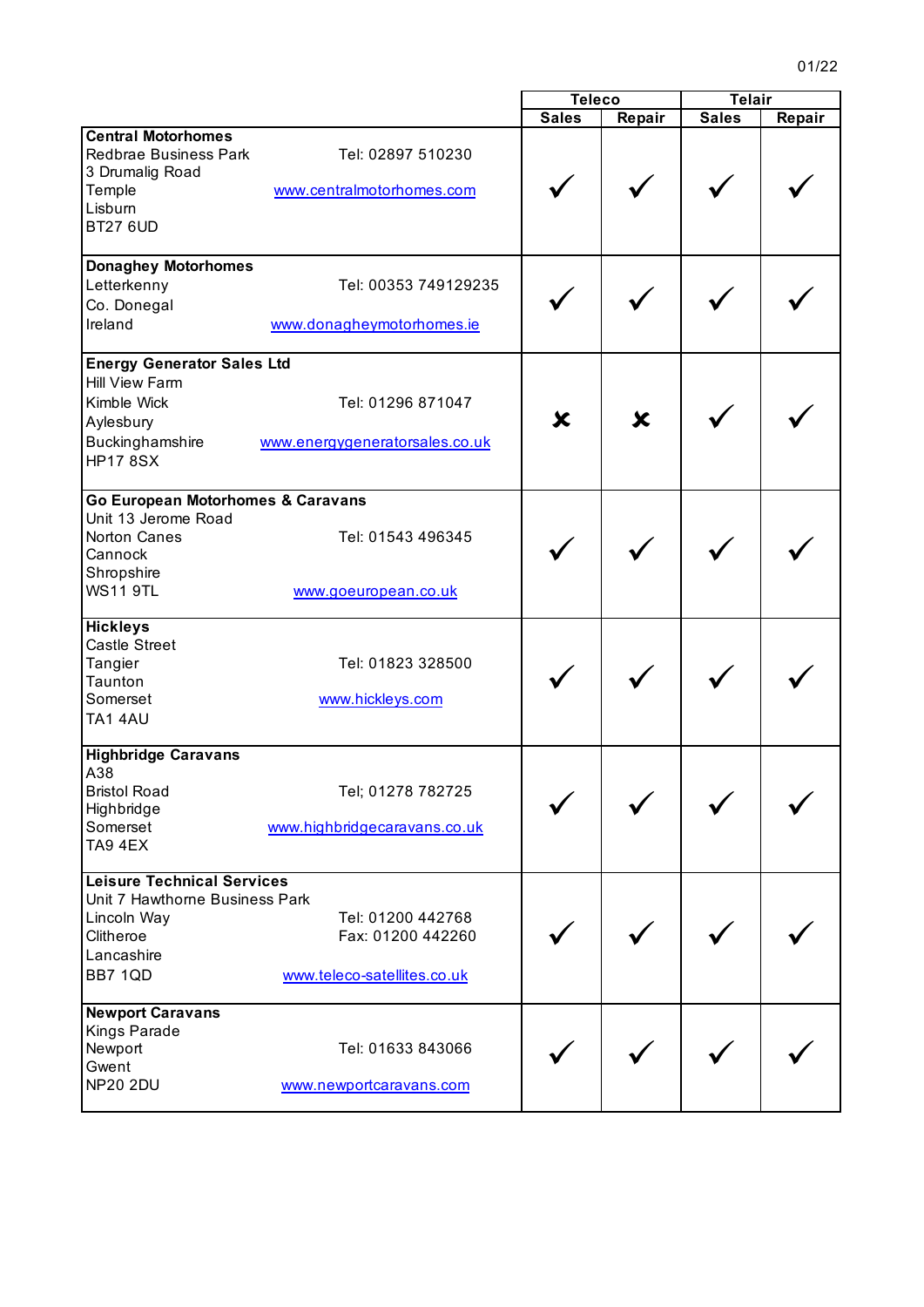|                                                                                                                                                                                                                |              | <b>Teleco</b> |              | <b>Telair</b> |  |
|----------------------------------------------------------------------------------------------------------------------------------------------------------------------------------------------------------------|--------------|---------------|--------------|---------------|--|
|                                                                                                                                                                                                                | <b>Sales</b> | Repair        | <b>Sales</b> | Repair        |  |
| <b>Notts County Campers</b><br>Unit 2 The Croft Ind Est<br>Hardwick Lane<br>Tel: 01623 556722<br>Sutton-in-Ashfield<br>Mob: 07837 132512<br>Nottinghamshire<br><b>NG17 5DQ</b><br>www.nottscountycampers.co.uk |              |               |              |               |  |
| <b>Outdoor Bits</b><br>7 Thorntree Units<br>Tel: 0845 8698940<br><b>Liverton Business Park</b><br>Exmouth<br>www.outdoorbits.com<br>Devon<br>EX8 2NX                                                           |              |               |              |               |  |
| <b>Pullingers Leisure Vehicles Ltd</b><br>11 First Avenue<br><b>Bluebridge Industrial Estate</b><br>Tel: 01787 472747<br>Fax: 01787 477299<br>Halstead<br>Essex<br>CO <sub>9</sub> 2EX<br>www.pullingers.co.uk |              |               |              |               |  |
| <b>Raymond James Caravans Ltd</b><br>Witherley House<br>Carlyon Road<br>Tel: 02476 474747<br>Atherstone<br>Fax: 02476 471202<br>Warwickshire<br>CV9 1JE<br>www.raymondjamescaravans.co.uk                      |              |               |              |               |  |
| <b>SMC Motorhomes</b><br>Northern Road<br><b>Newark</b><br>Tel: 01636 670760<br>Nottinghamshire<br><b>NG24 2ET</b><br>www.smcmotorhomes.co.uk                                                                  |              |               |              |               |  |
| <b>Salop Towing Ltd</b><br><b>Benbow Business Park</b><br>Harlescott Lane<br>Tel: 01743 467272<br>Shrewsbury<br>Shropshire<br>www.saloptowing.co.uk<br>SY1 3FE                                                 |              |               |              |               |  |
| <b>Smith &amp; Gosnold</b><br>46 Kinross Crescent<br>Tel: 01582 562277<br>Luton<br>Bedfordshire<br>www.smithandgosnold.co.uk<br>LU3 3JS                                                                        |              |               |              |               |  |
| <b>Solar Solutions</b><br>Unit 46 Bridge Street<br><b>Bailie Gate Industrial Estate</b><br>Tel: 01258 268010<br><b>Sturminster Marshall</b><br>Dorset<br>www.solarsolutionsltd.co.uk<br><b>BH21 4DB</b>        |              |               |              |               |  |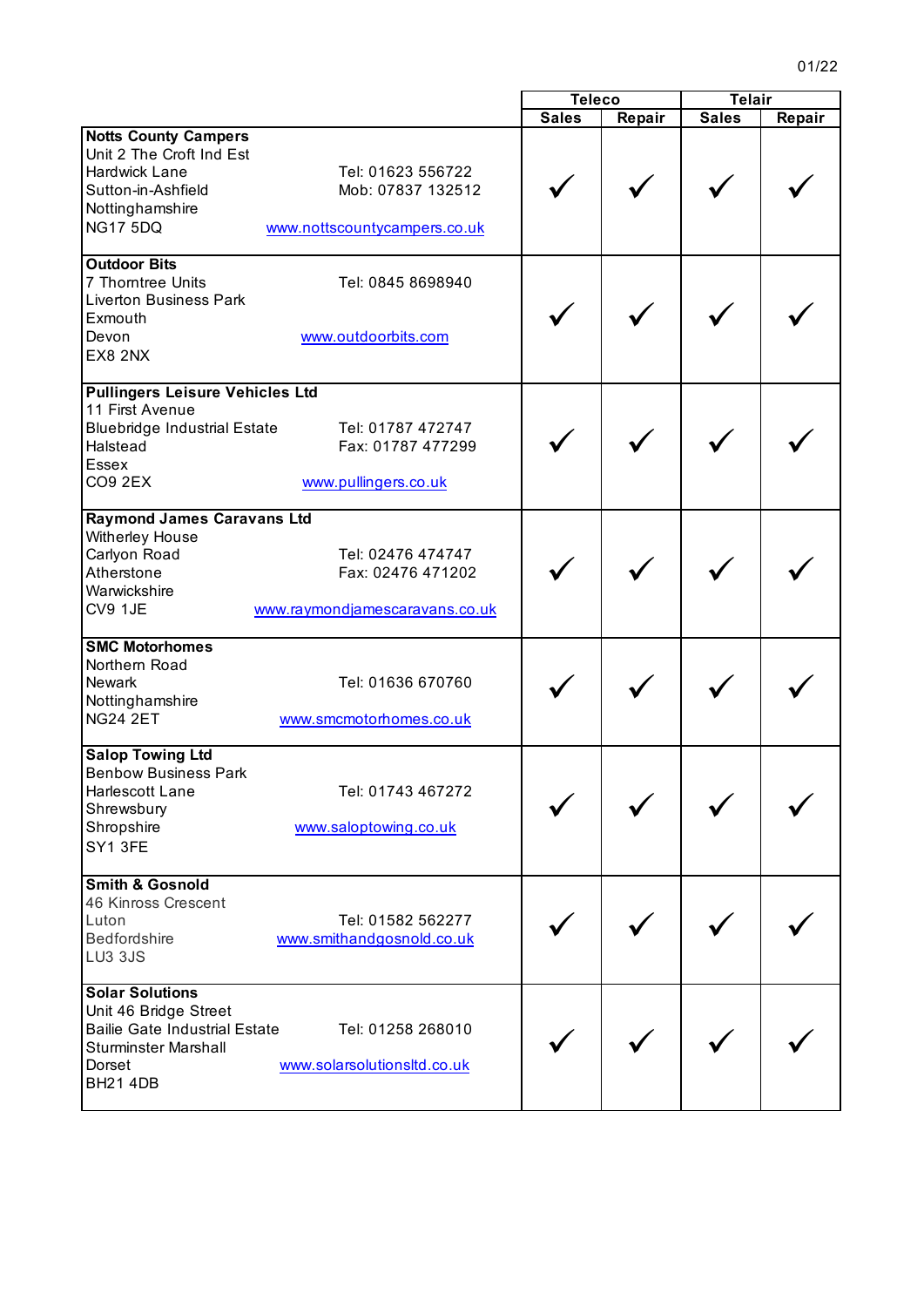|                                                                                                                                           |                                                                        | <b>Teleco</b> |        | <b>Telair</b> |        |
|-------------------------------------------------------------------------------------------------------------------------------------------|------------------------------------------------------------------------|---------------|--------|---------------|--------|
|                                                                                                                                           |                                                                        | <b>Sales</b>  | Repair | <b>Sales</b>  | Repair |
| <b>Southdowns Motorcaravans</b><br>Quartremaine Road<br>Anchorage Road<br>Portsmouth<br>Hampshire<br>PO3 5QH                              | Tel: 02392 662532<br>www.southdownsmotorcaravans.co.uk                 |               |        |               |        |
| <b>Sussex Caravan Centre - East</b><br>A264 Colestock Road<br>Cowden<br><b>East Grinstead</b><br><b>East Sussex</b><br><b>TN8 7EA</b>     | Tel: 01342 851393                                                      |               |        |               |        |
| The Motorhome Depot Redditch<br>Unit 3, 24 Bartleet Road<br>Washford<br>Redditch<br>Worcestershire<br><b>B98 0DQ</b>                      | Tel: 01527 65650<br>www.themotorhomedepot.com                          |               |        |               |        |
| <b>Todds Leisure</b><br>Coote Lane<br>Lostock Hall<br>Preston<br>Lancashire<br>PR5 5JD                                                    | Tel: 01772 335360<br>www.toddsmotorhomes.co.uk                         |               |        |               |        |
| <b>Travelworld (Erwin Hymer Centre)</b><br>Cresswell Park, Valley Drive<br>M6 Junction 14<br>Stafford<br>Staffordshire<br><b>ST16 1NZ</b> | Tel: 01785 878787<br>www.motorhomes.co.uk                              |               |        |               |        |
| <b>Turriff Caravans</b><br>Greengate Lodge<br>Delgaty<br>Turriff<br>Aberdeenshire<br><b>AB53 5TA</b>                                      | Tel: 01888 562186<br>Mobile: 07732 293616<br>www.turriffcaravans.co.uk |               |        |               |        |
| Van System Limited<br>Unit 4 Acorn Business Centre<br>Oaks Drive<br>Newmarket<br>Suffolk<br><b>CB87SY</b>                                 | Tel: 01638 660555<br>Fax: 01638 660555<br>www.vansystem.co.uk          |               |        |               |        |